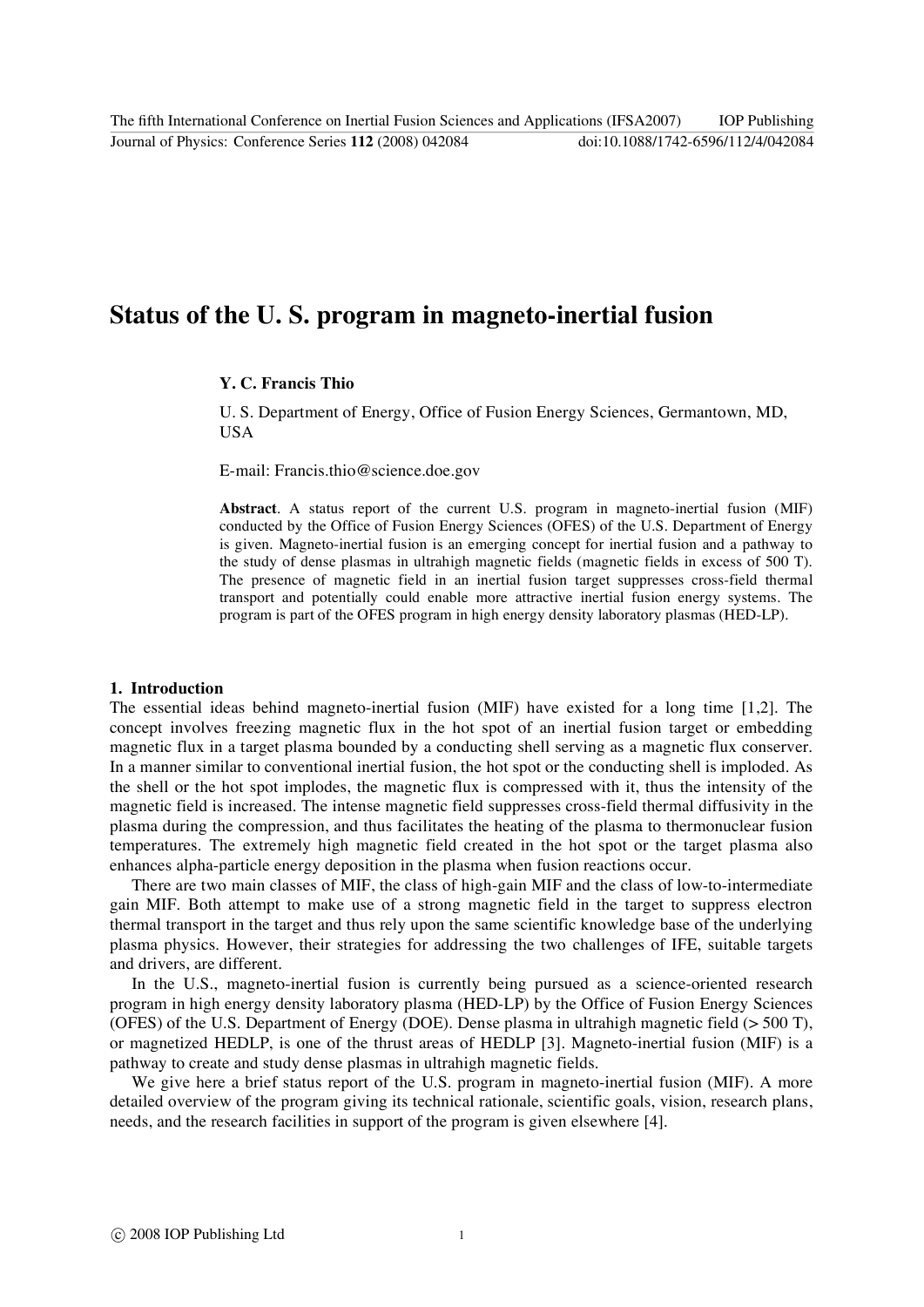# **2. High-gain MIF**

In conventional ICF, un-magnetized, cryogenic targets containing the fusion fuel are compressed to high density and heated to ignition. For ignition in central hot-spot ICF, the heating power into the hot spot must exceed the rate of heat loss from the hot spot [5,6]. Before the onset of significant fusion reactions, increasing heating power by compression implies increasing implosion velocity. Increasing implosion velocity lowers fusion gain for the same driver energy since less cold fuel is assembled, even though higher implosion velocity gives rise to higher hydrodynamic efficiency in converting the laser energy to the kinetic energy of the imploding shell. This is because the hydrodynamic efficiency increases more slowly than the kinetic energy of the shell with velocity. Higher implosion velocity also increases the in-flight-aspect-ratio (IFAR) of the imploding shell, which leads to higher growth rate of Rayleigh-Taylor (R-T) instabilities during the implosion. This impacts the choice of the inflight adiabat (ratio of the plasma pressure to the Fermi degenerate electron pressure at the same electron density) in order to keep the R-T growth rate down to a reasonable level. A higher in-flight adiabat is needed to suppress the R-T instability. A higher in-flight adiabat lowers the achievable areal density *(*ρ*R*) at peak compression which directly compromises on the burn fraction and thus further reduces the fusion gain. Laser-plasma interaction (in the case of direct drive) or the interaction of the x-radiation with the target (in the case of indirect drive) further complicates the choice of cryogenically compatible ablator. And finally, all these requirements have to be met in such a way as to allow for repetitive operations at several hertz. Therefore, any physics approach that lowers the implosion velocity for assembling the main fuel would greatly relax many of the design constraints, and is one of the key parameters in optimizing an inertial fusion energy (IFE) system. Fast ignition (FI), using a second pulse of energy to ignite a pre-compressed target to decouple ignition from fuel assembly is one approach to lower the implosion velocity. Magneto-inertial fusion (MIF) presents yet another approach.

It was shown by Kirkpatrick et al [7]. that ignition is possible with lower implosion velocity with magnetized targets. Magnetic fields from 1,000 T to 10,000 T are required for typical ICF scenarios, due to the high burn-time density in typical ICF targets. Research is required to develop the scientific knowledge base on the physics of dense plasmas in ultrahigh magnetic fields and the capabilities in creating and applying ultrahigh magnetic fields to facilitate ignition in conventional ICF with lower implosion velocity and driver energy.

Experiments are in progress at the University of Rochester to compress a seed magnetic field in surrogate ICF targets using the OMEGA laser facility [8]. The apparatus for generating a seed magnetic field of the order of  $10 - 15$  T has been developed and tested successfully. The magnetic field is generated by a large current flowing in small external coils surrounding the target. Compression of the magnetic flux using a high-temperature conductive plasma will be attempted next. If successful, the flux will be compressed to produce a plasma with an embeded magnetic field of several thousand Tesla. Another method to create a seed magnetic field in dense plasma is by laserdriven current drive. Theoretical and computational research to explore the concept is underway at Princeton University [9].

# **3. Low and intermediate gain MIF**

Low-gain MIF trades fusion gain in favor of non-cryogenic gaseous targets and high-efficiency lowcost drivers, so that the very high gains and high costs traditionally associated with ICF may not be needed. Electromagnetic pulsed power has lower power density than lasers or particle beams, but it has much *higher wall-plug efficiency* and much *lower cost per unit energy delivered*. By using both a magnetic field in the target and a lower-density target plasma, the required compression and heating power density is reduced to such an extent as to allow direct compression of the target by electromagnetic pulsed power. With considerably higher wall-plug efficiency, target fusion gain needed for economic power generation can be much lower than for conventional laser driven ICF. For example, if the wall-plug efficiency of the driver is higher than 30%, a fusion gain as low as 30 may be acceptable for IFE purposes [5]. The lower fusion gain required allows the use of a lower plasma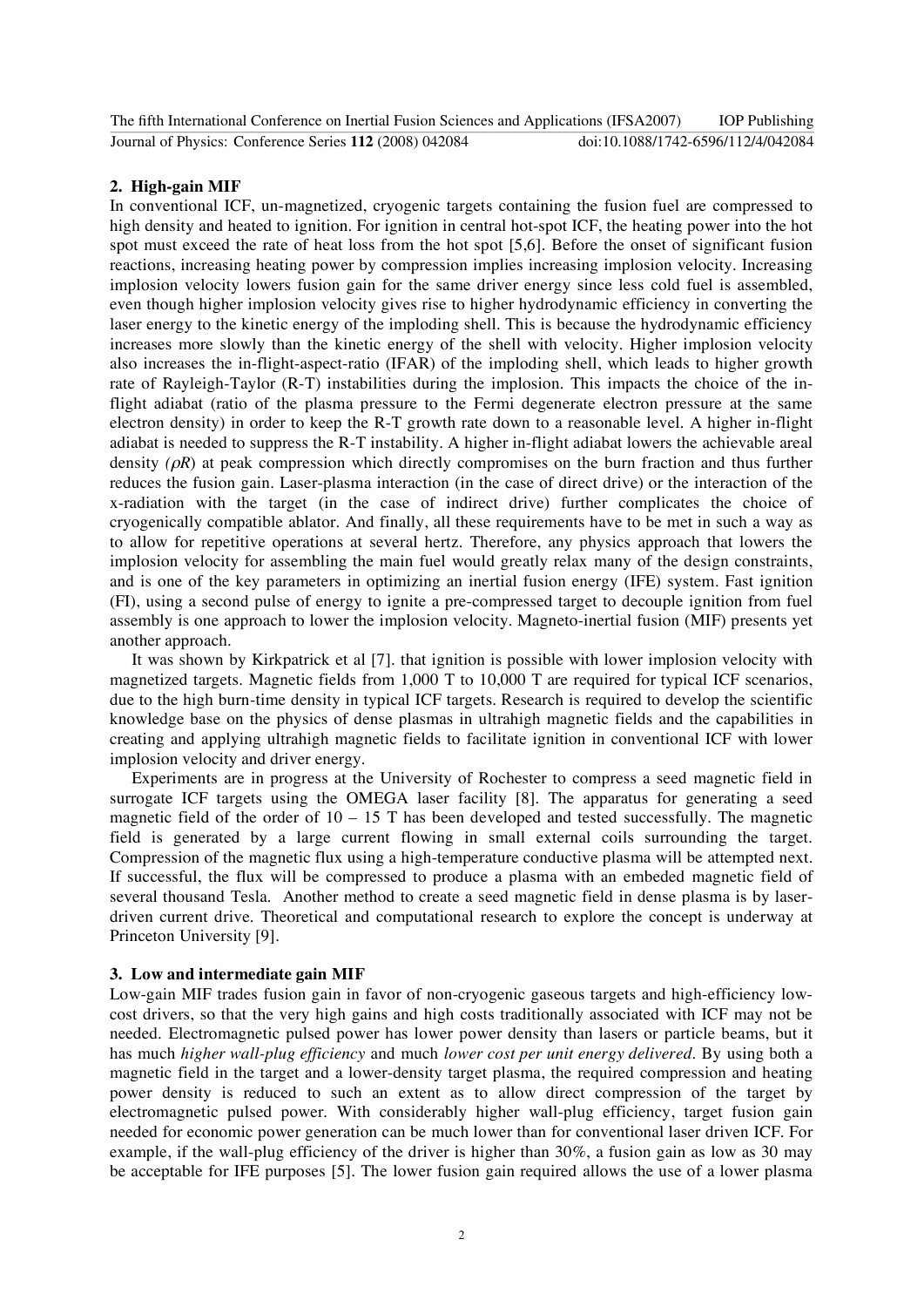| The fifth International Conference on Inertial Fusion Sciences and Applications (IFSA2007) |                                    | <b>IOP</b> Publishing |
|--------------------------------------------------------------------------------------------|------------------------------------|-----------------------|
| Journal of Physics: Conference Series 112 (2008) 042084                                    | doi:10.1088/1742-6596/112/4/042084 |                       |

density for the fusion burn. Furthermore, with the lower implosion velocity, a material liner with inertia (mass) much larger than conventional inertial fusion can be used to contain the fusion burn. The greater inertia prolongs the duration of plasma confinement. This allows for a lower fusion burn rate and further lowers the target density required for the fusion burn.

The idea is to lower the target density to the extent that gaseous initial targets could be used instead of cryogenic solid targets, allowing targets to be readily prepared and injected on the fly at high reprate. The strategy could potentially eliminate altogether the very challenging practical problem of high rep-rate fabrication of precision cryogenic solid targets.

Solid and liquid shells (called liners) have been proposed for compressing various types of magnetized target plasma for low gain MIF in which fusion gain in the range of  $10 - 30$  is sought. Plasma liner might prove to be more attractive for energy applications eventually, and are being explored for its potential for achieving intermediate fusion gain up to about 50.

## 3.1. Solid-liner driven MIF

In solid-liner driven MIF [7,10,11,12,13], a magnetized target plasma (plasmoid) is formed in a plasmoid generator, and is then translated and captured in a metallic solid liner (Figure 1). The solid liner is imploded by the magnetic pressure of a large pulsed current in a suitable configuration. The imploding liner compresses and heats the target plasma.



Figure 1 Schematic of solid-liner driven MIF

Because a sufficiently large database in FRC exists [14,15], current research in solid-liner MIF concentrates on using the FRC as the test target plasma. However, the FRC might not ultimately be the optimal target plasmas. Other target plasmas such as the z-pinch, the diffuse pinch and spheromaks are possible [16,17] and will be considered in future experiments. Research is required to develop predictive understanding of the heating of a magnetized plasma compressed by a metallic liner.

Some theoretical results have been obtained for the transport properties of dense plasmas in high magnetic fields for MIF applications [18,19]. However, experimental data for benchmarking the theoretical results and for guiding further development of the theoretical and computational models are few and far between. The global stability of the imploding plasmas (e.g., tilt and rotational instability of FRCs), for the parameter domain of high collisionalities characteristic of MIF plasmas, remains an open issue.

Both 2D and 3D compression of the FRC are possible [20,21]. To keep the experimental configuration simple, 2D compression is first chosen in the current experiment to advance our understanding of compression-heating of a magnetized plasma by a solid liner. The research needs are being met using existing experimental facilities at the Los Alamos National Laboratory and the Air Force Research Laboratory at the Kirtland Air force Base (AFRL-Kirtland) in Albuquerque, New Mexico.

At the Shiva Star pulsed power facility at AFRL-Kirtland, we have successfully demonstrated the implosion of an aluminum liner of the required geometry (30 cm long, nominally 10 cm in diameter and 1.1 mm thick) for compressing an FRC in 24  $\mu$ s, achieving a velocity of 0.5 cm/ $\mu$ s, a kinetic energy of 1.5 MJ from stored capacitor energy of 4.4 MJ, and a radial convergence of 16 without observable Rayleigh-Taylor instability [22].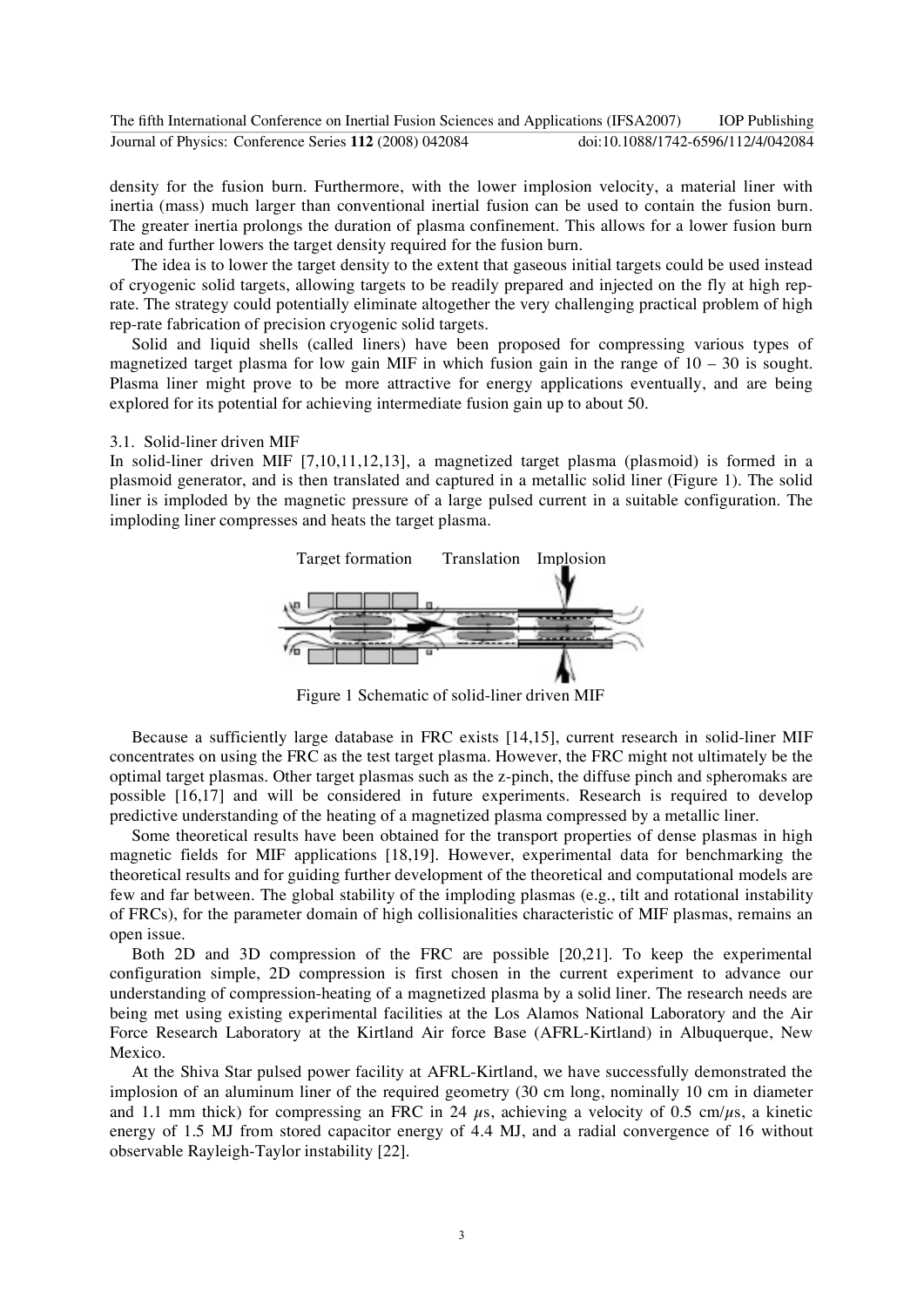Current two-dimensional MHD simulations are able to reproduce global dynamical features of liner implosion in the absence of a magnetized target plasma, in reasonable agreement with experimental observation, including effects of the magnetic Rayleigh-Taylor instability and collisions between liners and solid targets, etc [22]. However, it is not yet known how well existing MHD capability will model the interactions between a liner and a magnetized plasma. When a metallic liner compresses a magnetized target plasma, the inner wall of the liner is exposed to an intense magnetic field in the megagauss range with rise time of a few micro-seconds and a dense plasma with temperature in the multi-keV regime. A layer of warm dense matter may be formed at the wall. The transport of any impurities from the wall into the FRC plasma is a critical issue affecting the heating of the FRC. 1D numerical study of the plasma-wall interaction has been made for an aluminum liner [18]. More precise and detailed experimental studies and 2-D modeling of the plasma-wall interactions are in progress led by the University of Nevada in Reno [23].

A dedicated experimental facility (FRX-L) for developing high-density, compact FRC as targets for MIF, including the translation and capture of the FRC by a metallic liner, has been developed at the Los Alamos National Laboratory [12,24]. The FRC is formed by a field-reversed theta pinch in a quartz tube about 0.5 m long and 10 cm in diameter. Experiments at FRX-L have produced FRC with densities of about 3 x  $10^{16}$  cm<sup>-3</sup>, temperature ( $(T_e + T_i$ ) of about 300 eV corresponding to pressure of about 30 bar with a lifetime of about 10 µs. It has also developed a considerable database for the FRC behavior for various combinations of bank voltages, trigger timing and pre-fill gas pressure.

The experiment is now ready to combine the FRC generation technique developed at Los Alamos with the Shiva Star facility to perform an integrated liner-on-plasma implosion experiment. The integrated experiment will advance our predictive understanding on the compression heating of the FRC to multi-keV temperatures and  $10^{19}$  cm<sup>-3</sup> plasma densities. This experiment will be performed over the next few years.

#### 3.2. Plasma-Liner Driven MIF

A potential improvement on solid-liner driven MIF is the use of plasma liner in place of the solid liner. Experiments using plasma jets produced by capillary discharges [25] (Figure 2) and in wire-array Zpinch [26] (Figure 3) suggested that plasma jets can be merged to form an imploding plasma liner. The plasma jets may be launched in a standoff manner from the periphery of a vacuum chamber using a symmetrical array of plasma guns driven by electromagnetic pulsed power [17,27].



Figure 2. Convergence of plasma jets to form an imploding plasma liner. (Witherspoon et al. [25])



Figure 3. Cylindrically converging precursor plasma flow stagnating to form a compact plasma seen in wire-array Z-pinch. (Bott et al. [26])

Staged Z-pinch [28,29] and theta pinch can also be used to produce cylindrical (2D) plasma liners. Slow, deeply subsonic plasma liners may also be created by electrothermal heating of a plasma shell to drive a cold heavy gas or dusty shell to moderately high velocity and high Mach number. The heavy or dusty shell is used to implode a conducting shell containing the magnetized target plasma [30].

Plasma liner formed by plasma jets provides an avenue to address three major issues of low-tointermediate gain magneto-inertial fusion: (1) standoff delivery of the imploding momentum, (2) repetitive operation, and (3) liner fabrication and cost. If the plasma liner is used to compress the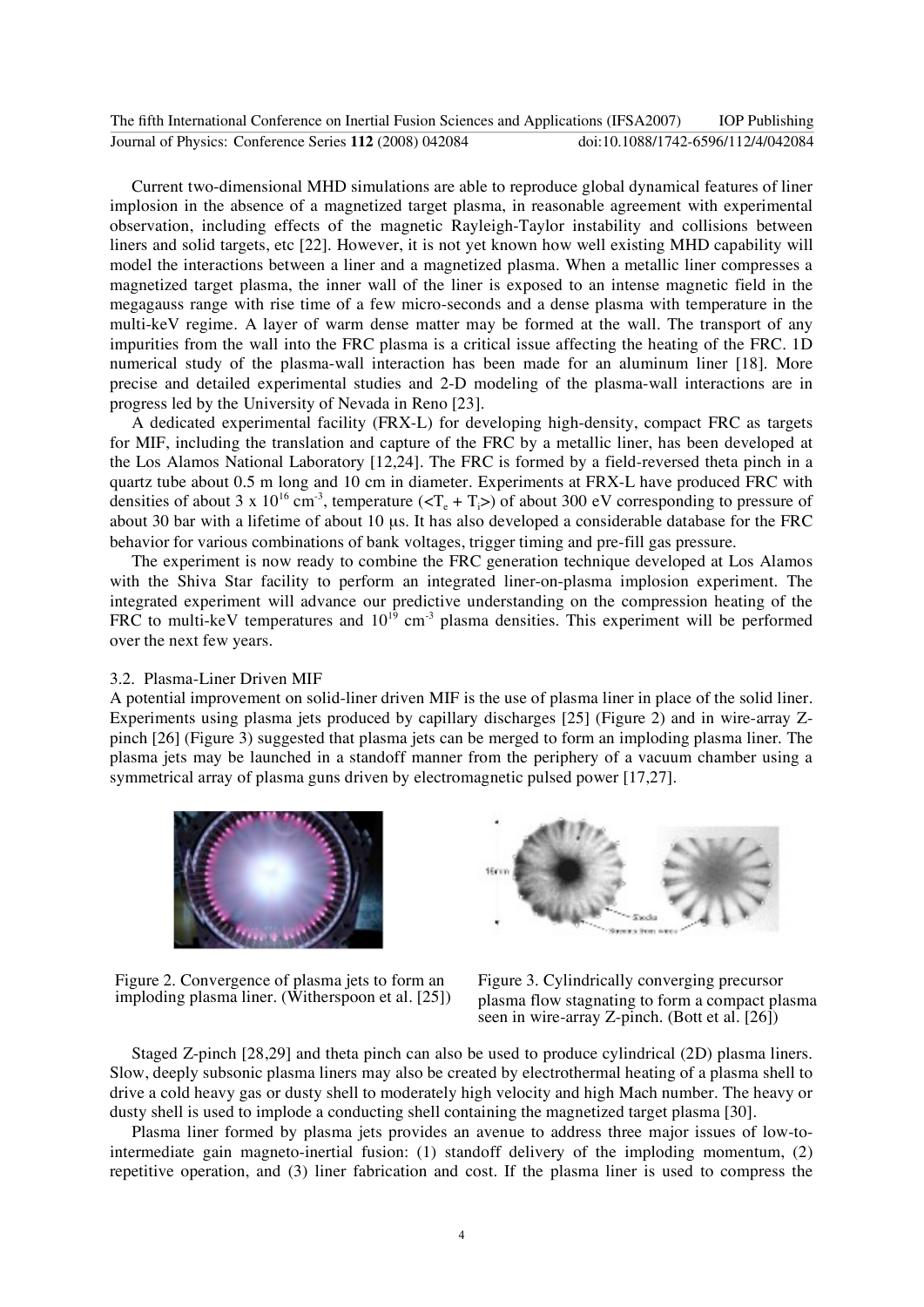| The fifth International Conference on Inertial Fusion Sciences and Applications (IFSA2007) |                                    | <b>IOP Publishing</b> |
|--------------------------------------------------------------------------------------------|------------------------------------|-----------------------|
| Journal of Physics: Conference Series 112 (2008) 042084                                    | doi:10.1088/1742-6596/112/4/042084 |                       |

magnetized plasma directly, very high Mach number  $(> 15)$  is required of the plasma liner in order to reach fusion conditions. Research is required to develop a predictive understanding of the formation of dense, high Mach number, high velocity plasma jets and plasma liner suitable for compressing a magnetized plasma to thermonuclear temperatures and for magnetized HEDLP research.

Preliminary theoretical analysis and computational modeling indicates the promise of using a plasma liner to compress a magnetized plasma, based on analytical and semi-analytical models [17], 3D meshless Smooth Particle Hydrodynamics [27] (LANL SPHINX code), and extended MHD code [31] (Mach2). These studies are being extended at General Atomics, Lawrence Livermore National Laboratory and the University of Alabama in Huntsville, Far-Tech, HyperV and at the U. Wisconsin.

New concepts for coaxial plasma guns with shaped electrodes [32] based on a new mode of plasma acceleration [33] are required to create un-magnetized plasma jets with the required high momentum flux density and high Mach number. An experimental facility has been established at the HyperV Technologies Corp., Virginia, USA for undertaking this development. The facility has successfully launched an un-magnetized plasma jet with a total mass of 157 mg at 70 km/s [25]. It has also a 2p array of miniature plasma jets produced by capillary discharges for studying jet interaction (Figure 2). Diagnostics include magnetic and light probes, high resolution spectroscopy, visible light imaging using a fast gated PI-MAX camera, pressure probes, and laser interferometry.

At UC-Davis, the acceleration of compact toroids is being studied in the CTIX facility. CTIX is a switch-less accelerator with the repetitive rate currently limited only by the gas injector [34]. Magnetized plasma with a density of  $10^{16}$  per cm<sup>3</sup> has been accelerated to 150 km/sec in the 1.5m long accelerator at a repetition rate of 1 Hz. Up to a thousand plasmas per day may be formed without the need to refurbish machine parts [35]. At Caltech, an experimental facility is available for addressing the fundamental science issues governing magnetic reconnections, MHD-driven jets and spheromak formation [36,37]. The inter-shot time is 2 minutes, and a large number of shots can be taken without hardware damage.

The plan for the next 3 years is to demonstrate acceleration of plasma to form jets with velocity exceeding 200 km/s and Mach number greater than 10 and to conduct experiments to explore the physics of merging jets. Concurrently standoff methods to produce seed magnetic fields will be explored conceptually.

At MSNW Inc. and the University of Washington in Seatle, WA, an experimental facility is being established to generate a database on plasma-liner compression of a magnetized plasma. Two inductive plasma accelerators (IPA) have been constructed and tested forming a stable, hot (400 eV - 800 eV) target FRC with density 5 x  $10^{14}$  cm<sup>-3</sup> for compression. 2D cylindrical imploding plasma shell will be created by theta pinch and will be available in the near future for experimental campaigns to compress the FRC. If successful, research will continue in the next five years to create high-density (>  $10^{17}$  per cm<sup>3</sup>) and keV magnetized plasmas.

# **4. Summary**

A program in magnetized high energy density laboratory plasmas (HEDLP) to address the scientific knowledge base of magneto-inertial fusion (MIF) has been initiated by the Office of Fusion Energy Sciences of the U.S. Department of Energy. The annual funding for the whole program is about US\$4.7M in FY 2008. The research addresses the main motivating scientific question: *How can an ultrahigh (>500 T) magnetic field be created in the dense target plasma of inertial fusion to lower the ignition requirement for implosion velocity and power density?* The experiment at AFRL/LANL is poised to use a solid liner to compress an FRC to advance our understanding of the heating of a magnetized plasma by a conducting shell up to temperatures of a few keVs and densities up to  $10^{19}$  per cm<sup>3</sup>. Experiment at the U. Rochester is ready to demonstrate compression of magnetic flux in ICF plasmas to create field up to 1000 T. Testing of a new plasma gun concept has begun at HyperV Technologies Corp., successfully launching a plasma jet of 157 mg to 70 km/s. The experiment is ready to study the merging of plasma jets to form plasma liner.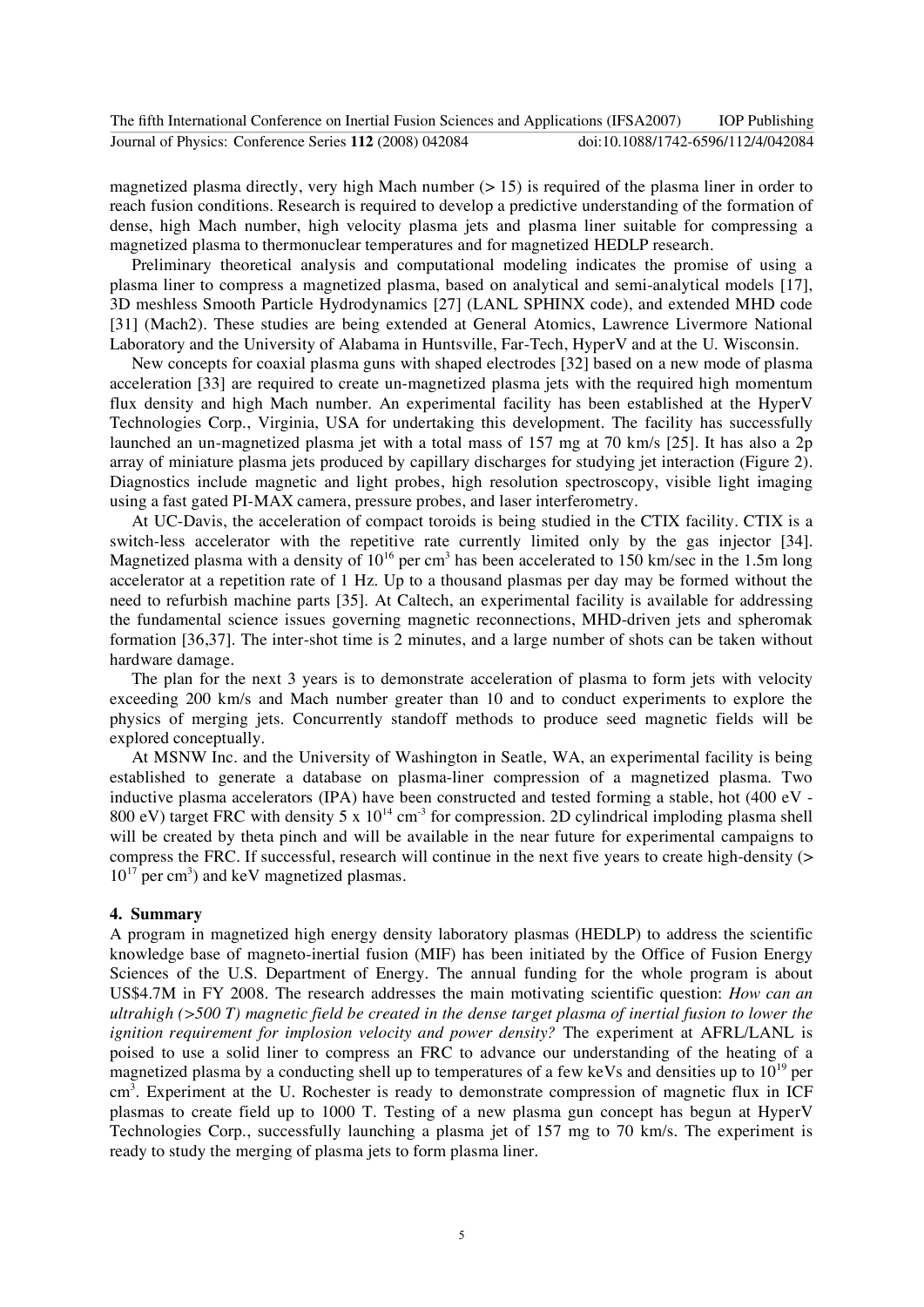# **Acknowledgement**

The paper benefited from the discussion and the outcome of the First Virtual Mini-Workshop in Dense Plasma in Ultrahigh Magnetic Field sponsored by OFES (through the author), chaired by Glen Wurden and Richard Siemon electronically in March 2007, and attended by B. Bauer, P. Bellan, E. Belova, R. Betti, N. Bogatu, A. Case, J. Cassibry, J. Degnan, N. Fisch, M. Frese, S. Galkin, A. Hakim, D. Hwang, T. Intrator, J. Kim, R. Kirkpatrick, C. Knapp, S. Messer, P. Parks, M. Phillips, H. Rahman, N. Rostocker, E. Ruden, D. Ryutov, Santarius, P. Sieck, R. Siemon, J. Slough, P. Stolz, F. Thio, P. Turchi, F. Wessel, F. Witherspoon, G. Wurden. The outcome from the Workshop is summarized in the Community White Paper in Magnetized High Energy Density Laboratory Plasma available at http://fusionenergy.lanl.gov/mhedlp-wp.pdf. The author acknowledges and thanks all the participants who have contributed to the White Paper.

## **References**

- [1] I. R. Lindermuth and M. M. Widner, Phys. Fluids **24**, 746 (1981).
- [2] I. R. Lindemuth and R. C. Kirkpartick, Nuclear Fusion **23**, 263 (1983).
- [3] C. J. Keane, D. Kovar, and Y. C. F. Thio, *Report of the Interagency Task Force on High Energy Density Physics*. (National Science and Technology Council, Committee on Science, OSTP, Washington, D.C., 2007).
- [4] Y. C. Francis Thio, *Magneto-inertial fusion: An emerging concept for inertial fusion and dense plasmas in ultrahigh magnetic fields*. (submitted for publication in Nuclear Fusion, 2007).
- [5] S. Atzeni and J. Meyer-ter-Vehn, *The Physics of Inertial Fusion*. (Clarendon Press, Oxford, 2004).
- [6] J. D. Lindl, *Inertial Confinement Fusion*. (Springer, New York, 1998).
- [7] R. C. Kirkpatrick, I. R. Lindemuth, and and M. S.Ward, Fusion Technology **27**, 201–214 (1995).
- [8] O. V. Gotchev, N. W. Jang, J. P. Knauer et al., J. Fusion Energy **27**, 1 (2007).
- [9] S. Son and N. J. Fisch, Physical Review Letters **95**, 225002 (2005).
- [10] I. R. Lindemuth, R. E. Reinovsky, R. E. Chrien et al., in *Proceedings of the 16th IAEA International Conference on Plasma Physics and Controlled Nuclear Fusion Research* (IAEA, Montreal, Canada, 1996).
- [11] R. P. Drake, J. Hammer, C. Hartman et al., Fusion Technology **30**, 310 (1996).
- [12] J. M. Taccetti, T. P. Intrator, G. A. Wurden et al., Rev. Sci. Instr (2003).
- [13] G. A. Wurden, K. F. Schoenberg, and R. E. Siemon, J. Plasma Fusion Res. Ser. **238–241**, 1999.
- [14] M. Tuszewski, Nucl. Fusion **28**, 2033 (1988).
- [15] D. J. Rej, W. T. Armstrong, R. E. Chrien et al., Phys. Fluids, 29 (852–862).
- [16] D. D. Ryutov and R.E. Siemon, Comments Modern Phys. **2**, 185 (2001).
- [17] Y. C. F. Thio, E. Panarella, R. C. Kirkpatrick et al., in *Current Trends in International Fusion Research, Second Symposium, p. 113*, edited by E. Panarella (National Research Council of Canada, Ottawa, Canada, 1999).
- [18] D.D. Ryutov, D.C. Barnes, B.S. Bauer et al., Nuclear Fusion **43**, 955–960 (2003).
- [19] D. D. Ryutov, Phys. Plasmas **9**, 4085 (2002).
- [20] J. H. Degnan, F. M. Lehr, J. D. Beason et al., Phys. Rev. Letters **74** (1), 98 (1995).
- [21] J. H. Degnan, M. L. Alme, B. S. Austin et al., Phys. Rev. Letters **82** (13), 2681 (1999).
- [22] J. H. Degnan, D. Amdahl, A. Brown et al., IEEE Trans. Plasma Science (in press, 2007).
- [23] B. Bauer, R. Siemon, I. Lindermuth et al., in *Proceedings of the IFE Strategic Planning Workshop, April 2007, San Ramon, California*, edited by E. Synakowski (Lawrence Livermore National Laboratory, Livermore, CA, 2007).
- [24] T. P. Intrator, I. Furno, C. Grabowski et al., IEEE Trans. Plasma Science **32**, 152 160 (2004.).
- [25] F. D. Witherspoon, A. Case, S. Messer et al., Bulletin of the American Physical Society **52** (16), 357 (2007).
- [26] S. C. Bott, S. V. Lebedev, D. J. Ampleford et al., Phys. Rev. E **74**, 046403 (2006).
- [27] Y. C. F. Thio, C. E. Knapp, R. C. Kirkpatrick et al., J. Fusion Energy **20**, 1 (2001).